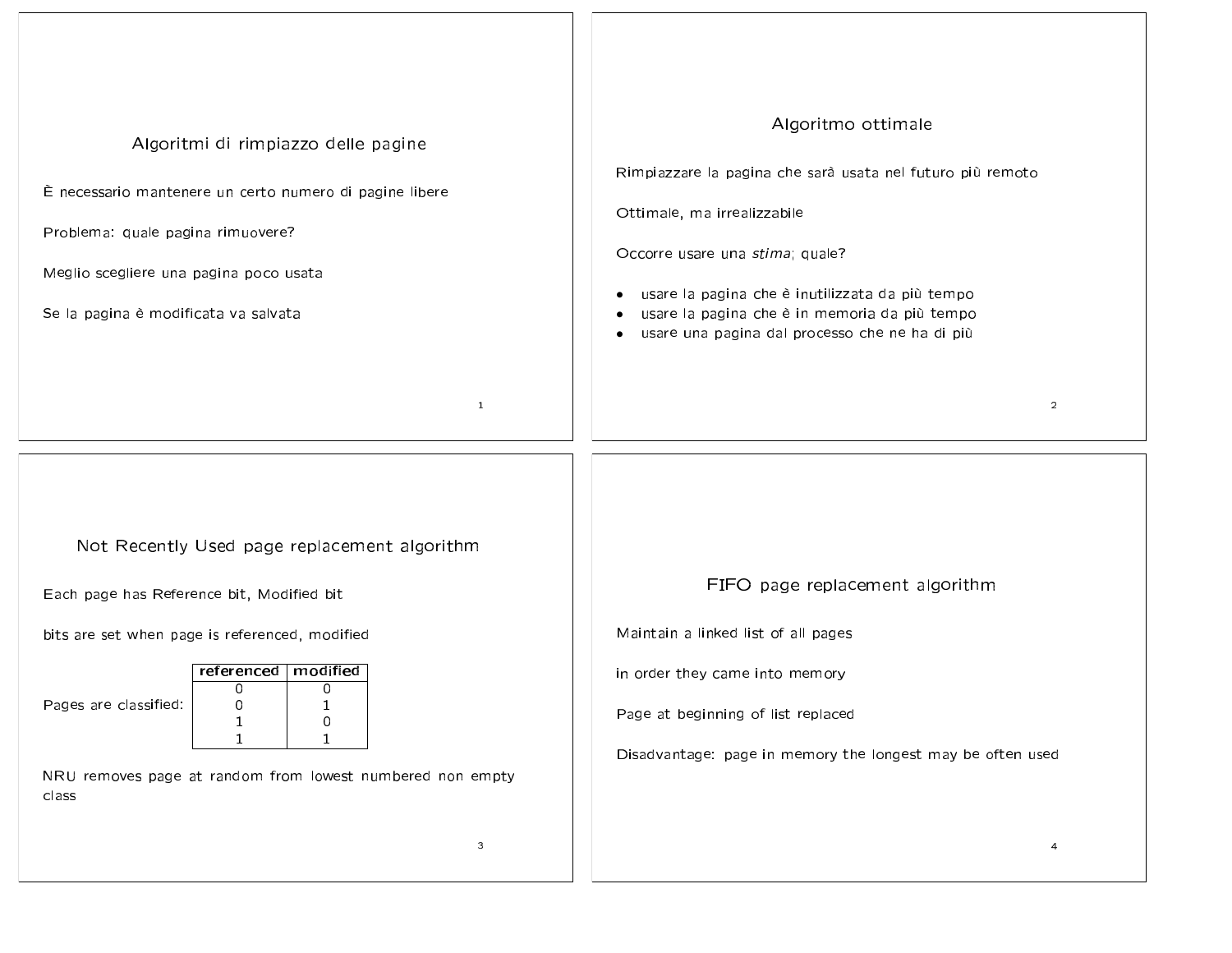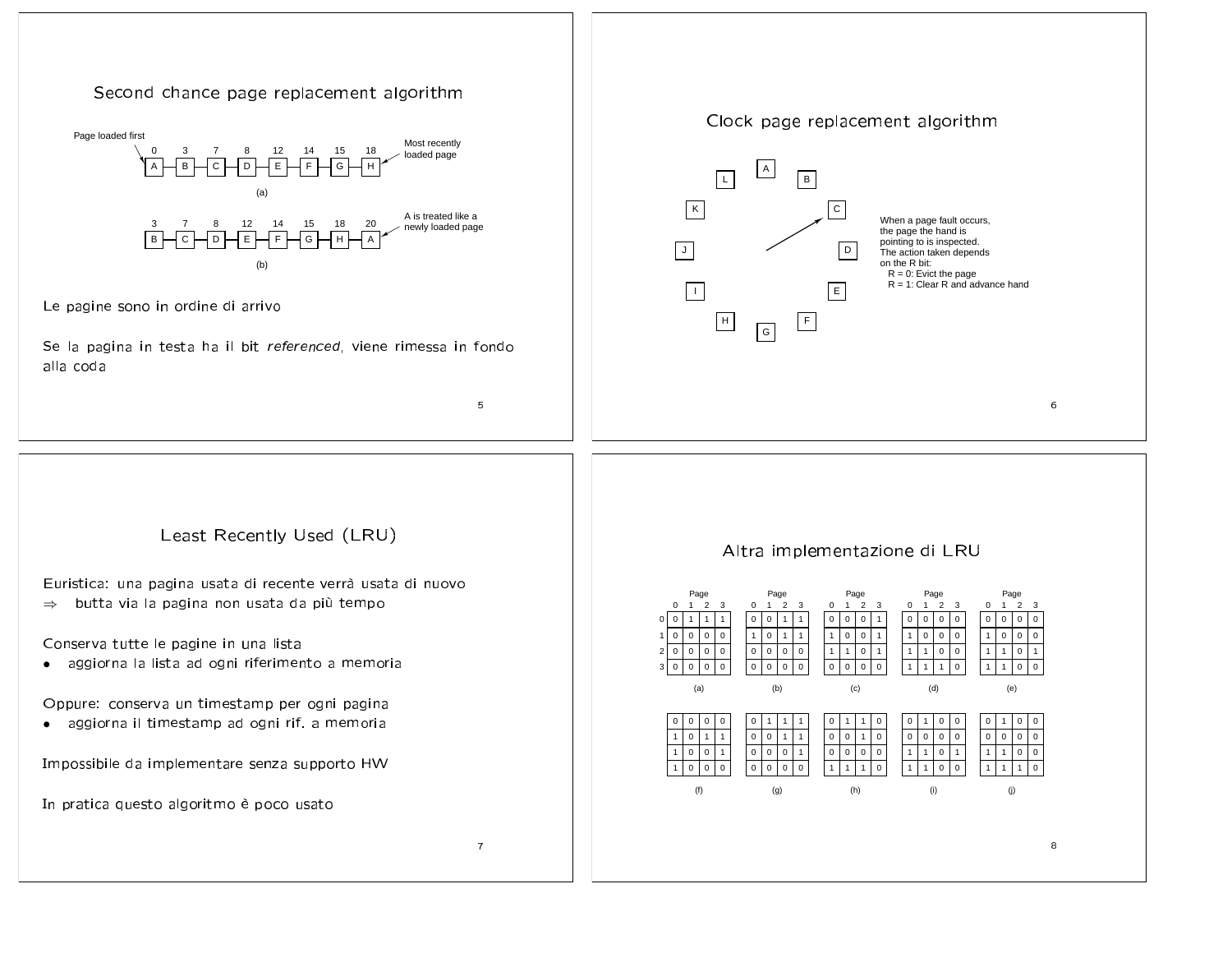| Approssimare LRU in software: Not Frequently Used (aging)                                                                                                                                                                                                                                                                                                                                                                                                                                                                                                                                                                                                                                                                                                                                                                                                                                                             | Locality of Reference                                                                                                                                                                                                                                                                                                                                                                                                                                                                                                                                  |  |  |
|-----------------------------------------------------------------------------------------------------------------------------------------------------------------------------------------------------------------------------------------------------------------------------------------------------------------------------------------------------------------------------------------------------------------------------------------------------------------------------------------------------------------------------------------------------------------------------------------------------------------------------------------------------------------------------------------------------------------------------------------------------------------------------------------------------------------------------------------------------------------------------------------------------------------------|--------------------------------------------------------------------------------------------------------------------------------------------------------------------------------------------------------------------------------------------------------------------------------------------------------------------------------------------------------------------------------------------------------------------------------------------------------------------------------------------------------------------------------------------------------|--|--|
| R bits for<br>R bits for<br>R bits for<br>R bits for<br>R bits for<br>pages 0-5,<br>pages 0-5,<br>pages 0-5,<br>pages 0-5,<br>pages 0-5,<br>clock tick 2<br>clock tick 3<br>clock tick 1<br>clock tick 4<br>clock tick 0<br>1100110<br>110101<br>1000110<br>011000<br>1 0 1 0 1 1 <br>Page<br>10000000<br>11000000<br>11100000<br>11110000<br>01111000<br>00000000<br>10000000<br>11000000<br>01100000<br>10110000<br>10000000<br>01000000<br>00100000<br>00100000<br>10001000<br>00000000<br>00000000<br>10000000<br>01000000<br>00100000<br>10000000<br>11000000<br>01100000<br>10110000<br>01011000<br>10000000<br>01000000<br>10100000<br>01010000<br>00101000<br>(a)<br>(b)<br>(c)<br>(d)<br>(e)<br>Per ogni pagina, un registro a scorrimento<br>ad ogni clock tick, per ogni pagina:<br>shift right, e copia il bit R nel bit più significativo<br>rimuovi la pagina con il valore più basso nel registro<br>9 | The locality principle states that processes tend to reference me-<br>mory in patterns, not randomly. Memory references tend to be<br>clustered.<br>• If a page is referenced, it is likely that the same page will be<br>referenced again in the near future (temporal locality)<br>• If a page is referenced, it is likely that nearby pages will also be<br>referenced (spatial locality)<br>Si verifica <i>sperimentalmente</i> che molti programmi esibiscono questa<br>località<br>Gli algoritmi che esibiscono località sono da preferire<br>10 |  |  |
| Working Set theory (Peter Denning)<br>At any given time, each process has a working set of pages; that<br>is, the pages that it is actually using.<br>The working set is usually a small portion of the entire address                                                                                                                                                                                                                                                                                                                                                                                                                                                                                                                                                                                                                                                                                                | Thrashing<br>Se l'insieme dei working set dei processi in esecuzione è più grande<br>della RAM disponibile                                                                                                                                                                                                                                                                                                                                                                                                                                             |  |  |
| space of the process. The working set may change over time,<br>triggering page faults, but these will not occur frequently.<br>The working set theory predicts that if the operating system can                                                                                                                                                                                                                                                                                                                                                                                                                                                                                                                                                                                                                                                                                                                       | Vengono generati page fault ogni poche istruzioni<br>Il sistema passa il suo tempo nel memory manager                                                                                                                                                                                                                                                                                                                                                                                                                                                  |  |  |
| keep every process's working set in main memory, there will be few<br>page faults and the system will perform well.                                                                                                                                                                                                                                                                                                                                                                                                                                                                                                                                                                                                                                                                                                                                                                                                   | Non viene fatto lavoro utile<br>Thrashing (agitarsi in maniera scomposta)<br>$\Rightarrow$                                                                                                                                                                                                                                                                                                                                                                                                                                                             |  |  |
| 11                                                                                                                                                                                                                                                                                                                                                                                                                                                                                                                                                                                                                                                                                                                                                                                                                                                                                                                    | $12 \overline{ }$                                                                                                                                                                                                                                                                                                                                                                                                                                                                                                                                      |  |  |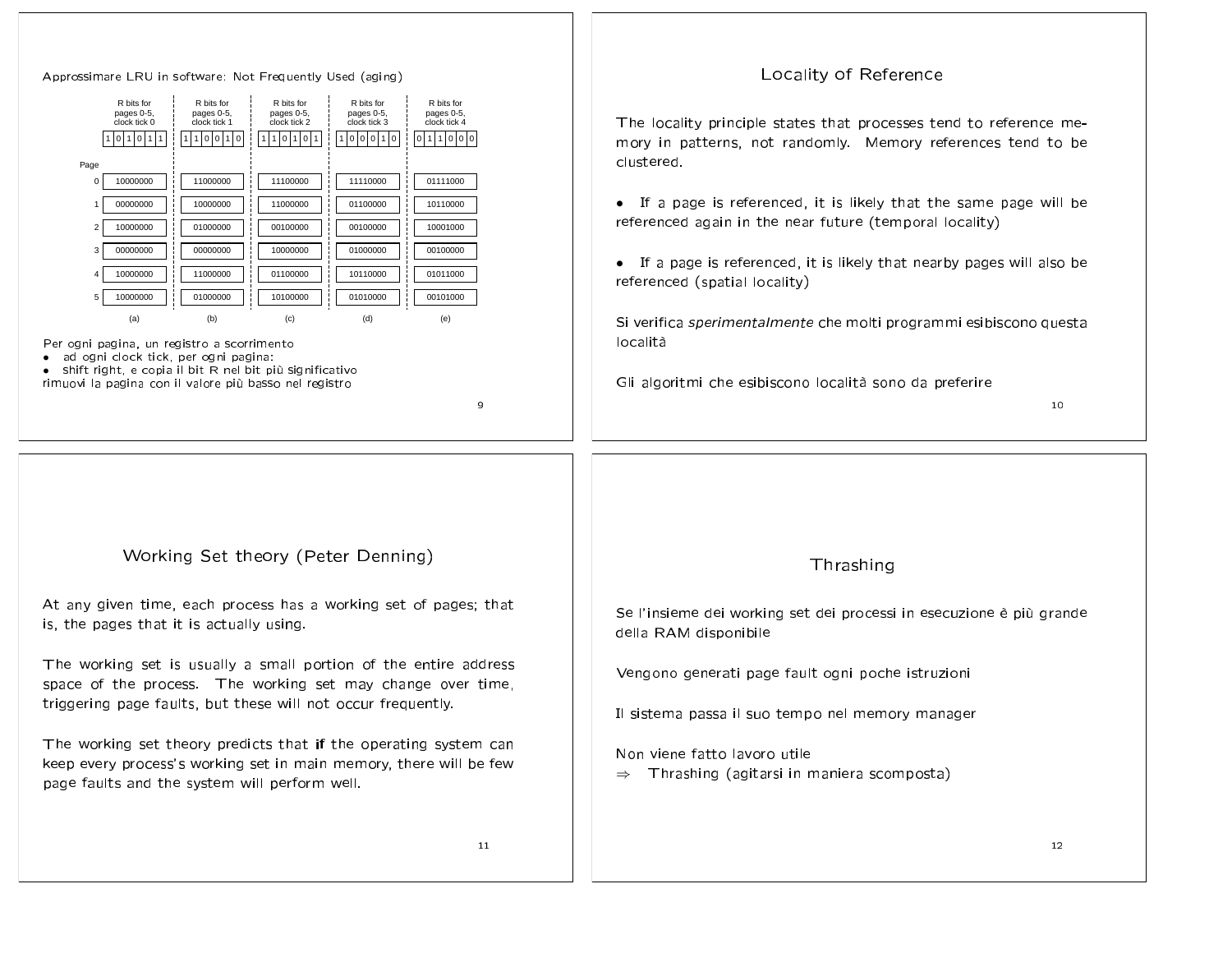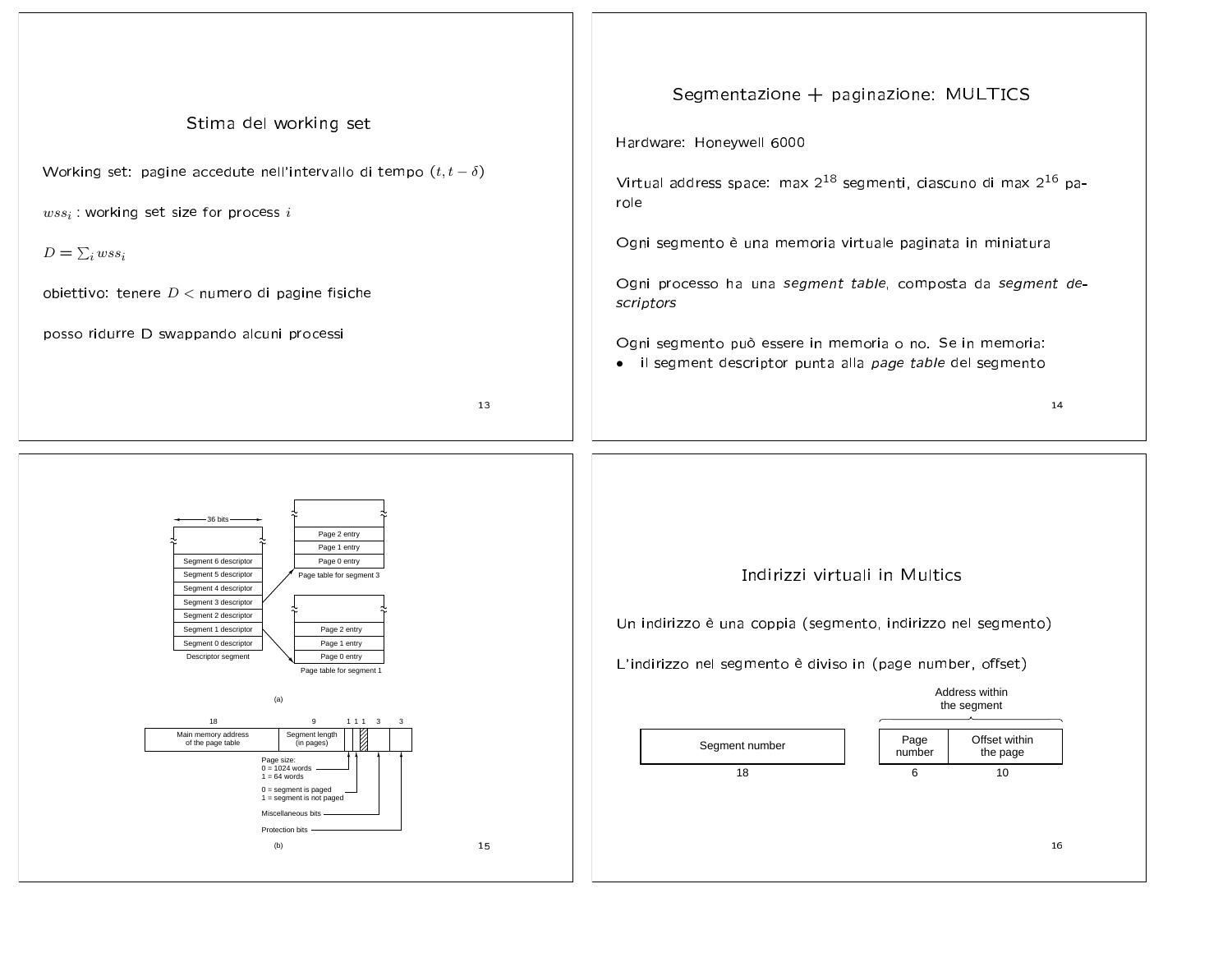## the contract of the contract of the contract of the contract of the contract of the contract of the contract of



## $\sim$  TI D  $\sim$  Multi-

| Comparison<br>field |                 |                |              |                | Is this<br>entry<br>used? |  |
|---------------------|-----------------|----------------|--------------|----------------|---------------------------|--|
| Segment<br>number   | Virtual<br>page | Page<br>frame  | Protection   | Age            |                           |  |
| 4                   |                 | 7              | Read/write   | 13             | 1                         |  |
| 6                   | O               | $\overline{2}$ | Read only    | 10             | 1                         |  |
| 12                  | 3               |                | Read/write   | $\overline{2}$ | 1                         |  |
|                     |                 |                |              |                | 0                         |  |
| 2                   |                 | 0              | Execute only |                | 1                         |  |
| $\overline{2}$      | 2               | 12             | Execute only | 9              |                           |  |
|                     |                 |                |              |                |                           |  |

Conserva le 16 traduzioni più recenti

)

loreario cogregadato e posicoto: l'orobitetturo Inte

Spazio di indirizzamento: max 2<sup>16</sup> segmenti, ciascuno di 4G<br>.

Local Descriptor Table (LDT) per processo

 $\bullet$  testo, stack, dati, ..<br>alliests

Global Descriptor Table (GDT) unica

• seamenti di sistem

 $\blacksquare$  . The state of the state of the state of the state of the state of the state of the state of the state of the state of the state of the state of the state of the state of the state of the state of the state of the  $\bullet$  , and a set of the set of the set of the set of the set of the set of the set of the set of the set of the set of the set of the set of the set of the set of the set of the set of the set of the set of the set of the DS: registro che contiene il selector per il segmento dati Un *segment selector* è un registro di 16 bit  $0 =$  GDT/1 = LDT Privilege level (0-3) IndexBits 131 2